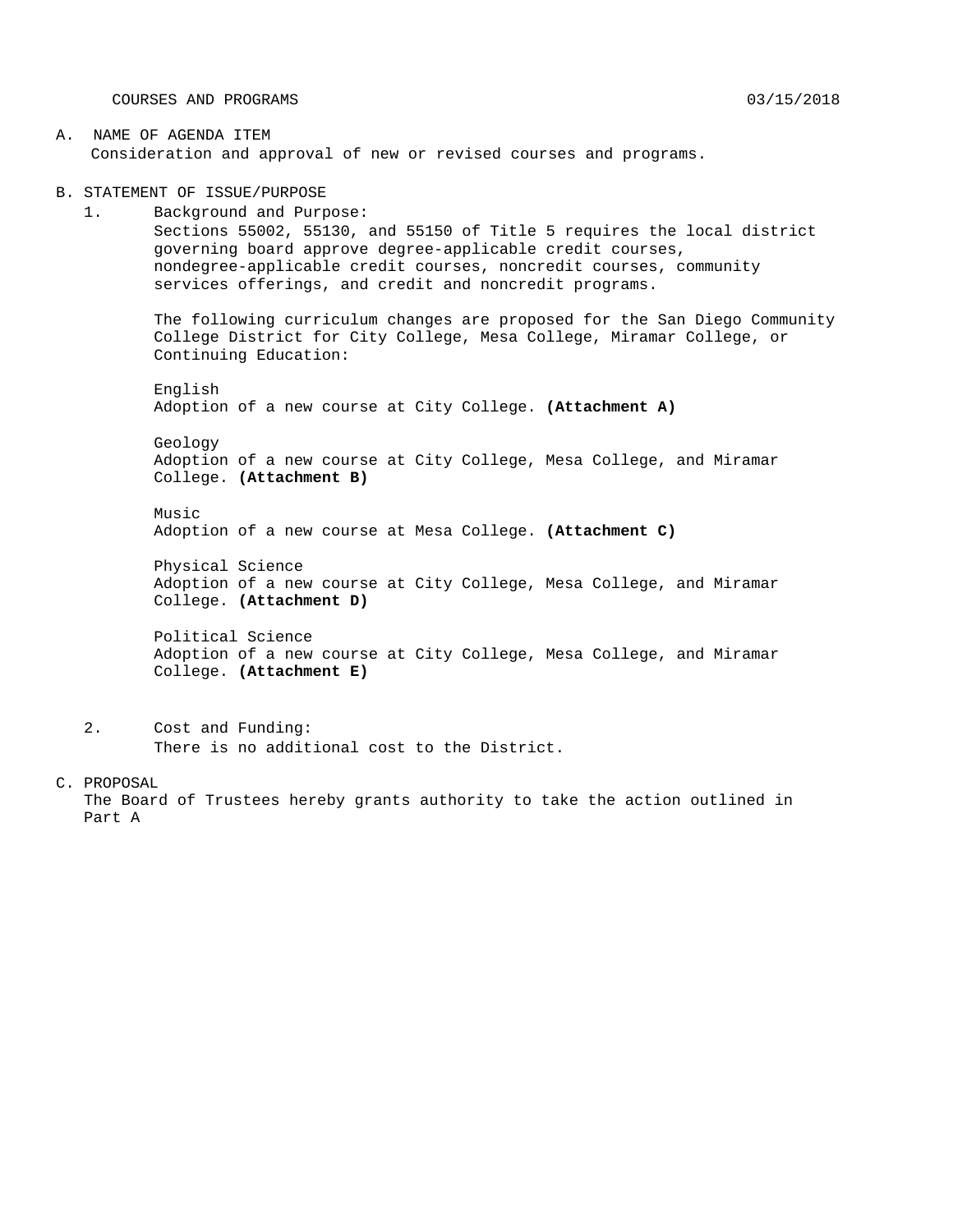Adoption of a new course at City College.

Proposed new course at City College:

#### **13A Academic Writing Skills 8 - 9 hours lecture, 24 - 27 hours lab, 1 units Pass/No Pass**

*Advisory:* English Language Acquisition 45 with a grade of "C" or better, or equivalent or Assessment Skill Levels R4 and W4 or English 47A or English 48 and English 49, each with a grade of "C" or better, or equivalent or Assessment Skill Level R5 and W5. This course provides support in college writing skills for all disciplines. Emphasis is placed on the writing of organized, clear, concise, coherent, and carefully crafted written texts from a variety of genres as well as evaluating and incorporating feedback in the revision process. The course is \par individualized, with students working on specific learning outcomes tailored to their needs. (FT) Not applicable to the Associate Degree.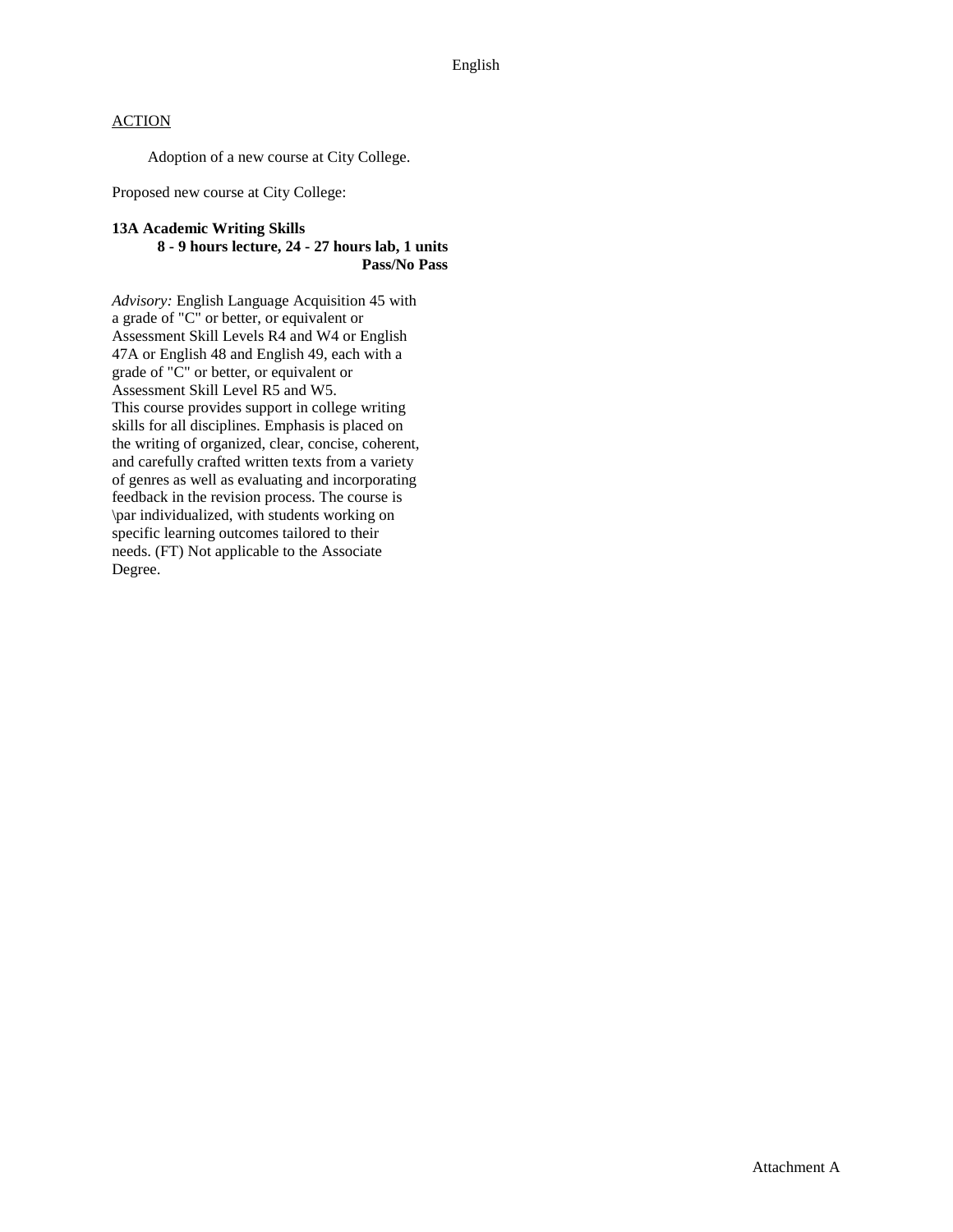Adoption of a new course at City College, Mesa College, and Miramar College.

Proposed new course at City College, Mesa College, and Miramar College:

#### **130 Field Geology of San Diego County 48 - 54 hours lecture, 48 - 54 hours lab, 4 units Grade Only**

*Advisory:* English 101 with a grade of "C" or better, or equivalent or Assessment Skill Levels R6 and W6; Mathematics 38 with a grade of "C" or better, or equivalent or Assessment Skill Level M30. Geology 100, Geology 101, Geology 104, Geology 120 or Oceanography 101, each with a grade of "C" or better, or equivalent.

This course explores the geologic history and plate tectonic evolution of San Diego County. Emphasis is placed on the geology of various regions, including the coastal plain, Peninsular Ranges, and Salton Trough. Through lectures, laboratory activities, and field trips, students will gain a deeper understanding of the processes that have shaped these areas. Topics include plate tectonic theory, regional geology, rocks and minerals, map and compass work, geo-spatial data collection, and geologic report writing. This course is intended for those with an interest in field geology. (FT) Associate Degree Credit & transfer to CSU.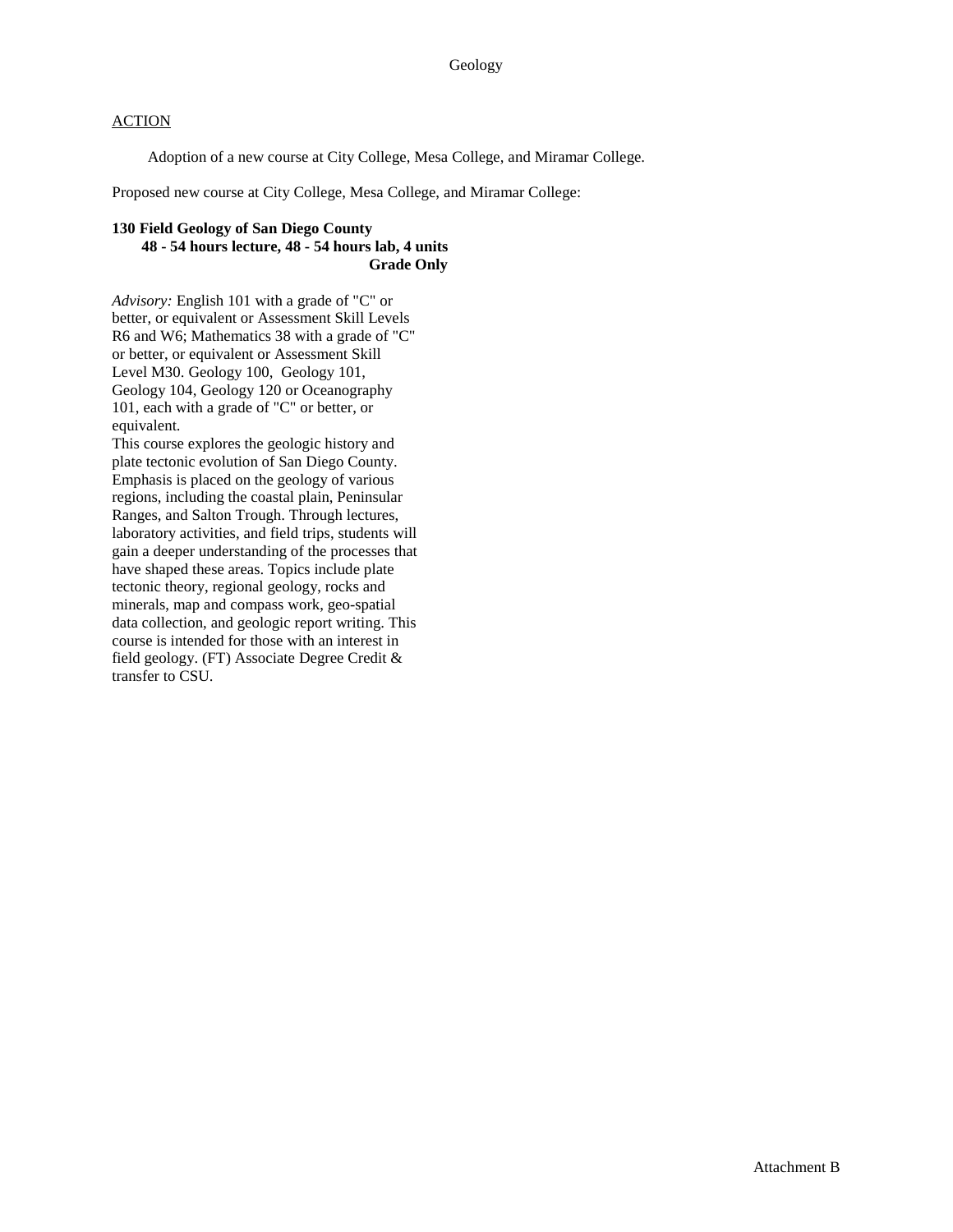Adoption of a new course at Mesa College.

Proposed new course at Mesa College:

#### **153 Beginning Jazz Improvisation 24 - 27 hours lecture, 24 - 27 hours lab, 2 units Grade Only**

*Advisory:* English 47A or English 48 and English 49, each with a grade of "C" or better, or equivalent or Assessment Skill Levels R5 and W5; Music 150A with a grade of "C" or better, or equivalent.

*Advisory: Completion of or concurrent enrollment in* Music 174A with a grade of "C" or better, or equivalent.

This course provides the opportunity to develop skills in basic jazz improvisation. Students will learn to read and interpret basic jazz rhythms and notation, determine chord/scale relationships, and play standard motifs and rhythms so as to create their own improvised solos within a combo setting. This is an interactive course open to all students who can read music, understand basic chord structures, and have performance skills beyond an entry level on their instruments. (FT) Associate Degree Credit & transfer to CSU.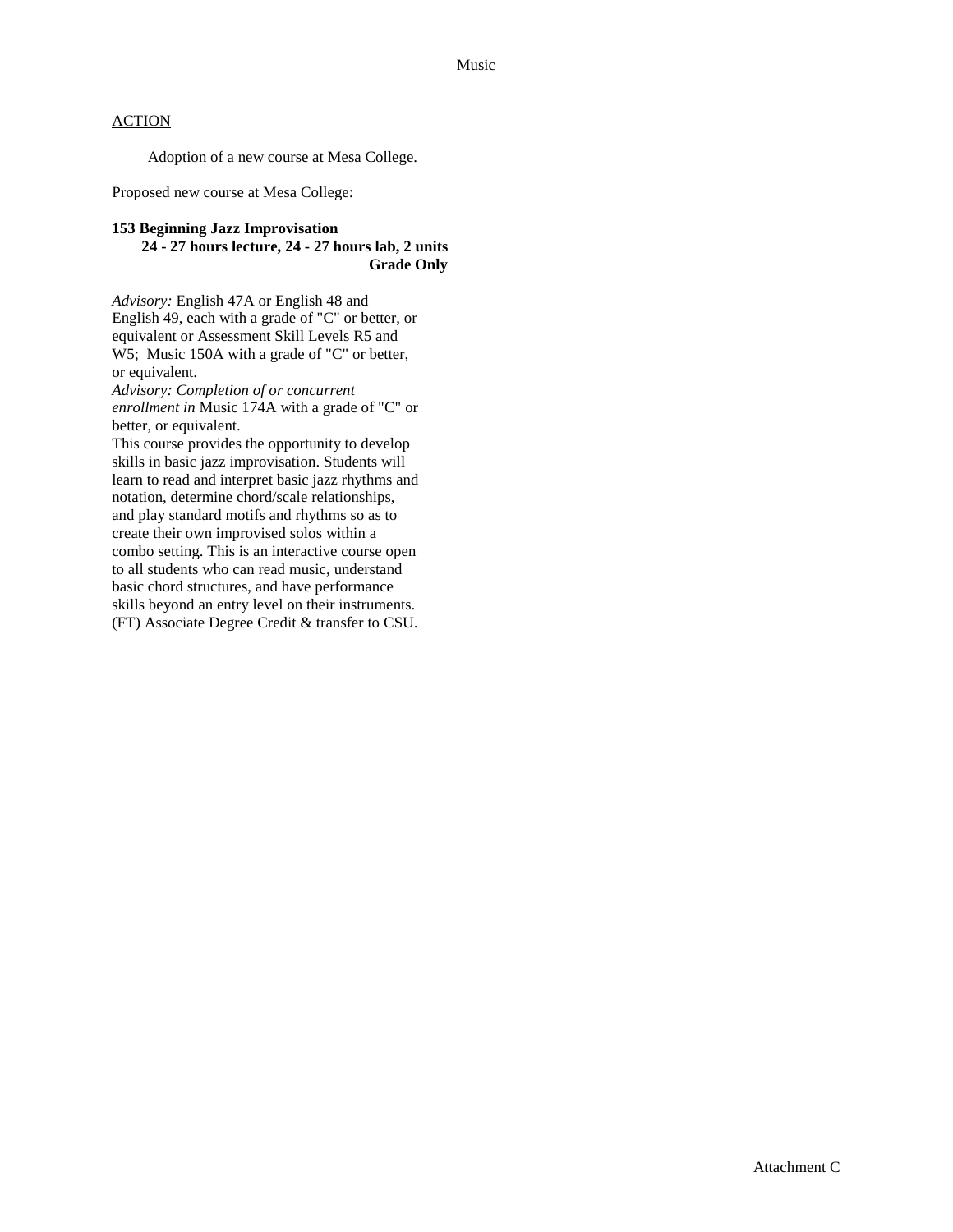Adoption of a new course at City College, Mesa College, and Miramar College.

Proposed new course at City College, Mesa College, and Miramar College:

#### **114 Weather and Climate**

### **48 - 54 hours lecture, 3 units Letter Grade or Pass/No Pass Option**

*Advisory:* English 101 with a grade of "C" or better, or equivalent or Assessment Skill Levels R6 and W6; Mathematics 38 with a grade of "C" or better, or equivalent or Assessment Skill Level M30.

This course is an introduction to weather and climate. Emphasis is placed on the principles of solar radiation and energy transfer, atmospheric structure and composition, cloud development, precipitation, atmospheric pressure, and winds. Topics include the origin and development of storms, the greenhouse effect, and Earth's changing climate. The scientific method is illustrated as it relates to analyzing meteorologic problems. This course is appropriate for students with an interest in weather and climate. (FT) Associate Degree Credit & transfer to CSU.